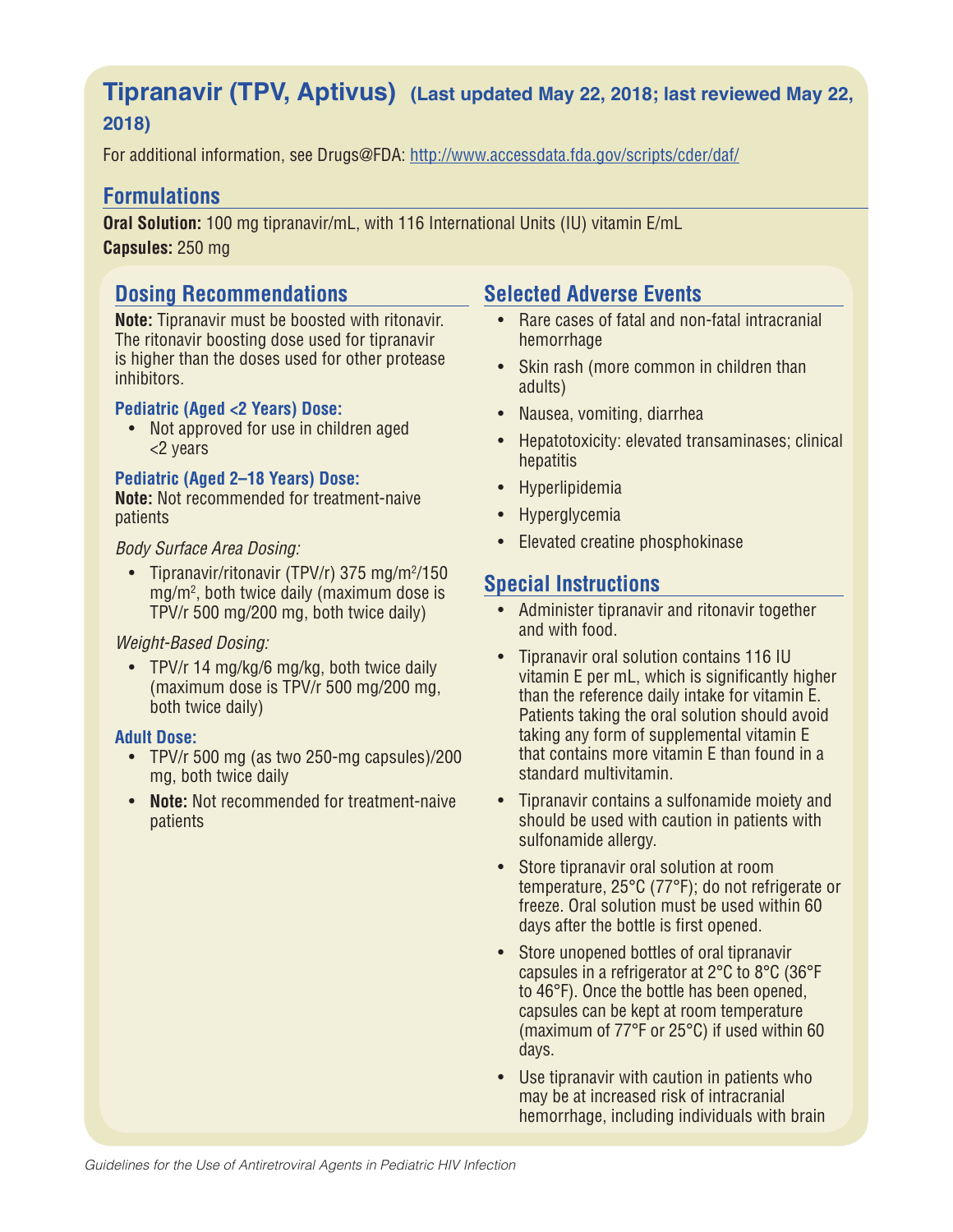

#### *Drug Interactions* (see also the Adult and Adolescent Guidelines and HIV Drug Interaction Checker)

- Tipranavir has the potential for multiple drug interactions. Co-administration of tipranavir/ritonavir (TPV/r) with drugs that are highly dependent on cytochrome P (CYP) 3A for clearance or are potent CYP3A inducers is contraindicated.
- Before tipranavir is administered, a patient's medication profile should be carefully reviewed for potential drug interactions.
- TPV/r is a potent enzyme inducer and has the potential to decrease plasma concentrations of other antiretroviral drugs. TPV/r significantly decreases plasma concentrations of etravirine. Etravirine and TPV/r **should not be co-administered**.
- TPV/r has been shown to decrease raltegravir concentrations. TPV/r dose adjustment is not currently recommended when raltegravir is administered twice daily. However, TPV/r **should not be coadministered** with raltegravir HD once daily because significantly lower raltegravir concentrations are likely to occur.
- Tipranavir should be used with caution in patients who are receiving medications known to increase the risk of bleeding, such as antiplatelet agents, anticoagulants, or high doses of supplemental vitamin E.

#### *Major Toxicities*

- *More common:* Diarrhea, nausea, fatigue, headache, rash (which is more frequent in children than in adults), and vomiting. Elevated transaminases, cholesterol, and triglycerides. Elevated creatine phosphokinase.
- *Less common (more severe):* Lipodystrophy. Hepatotoxicity: clinical hepatitis and hepatic decompensation, including some fatalities. Patients with chronic hepatitis B or hepatitis C coinfection or elevations in transaminases are at increased risk of developing further transaminase elevations or hepatic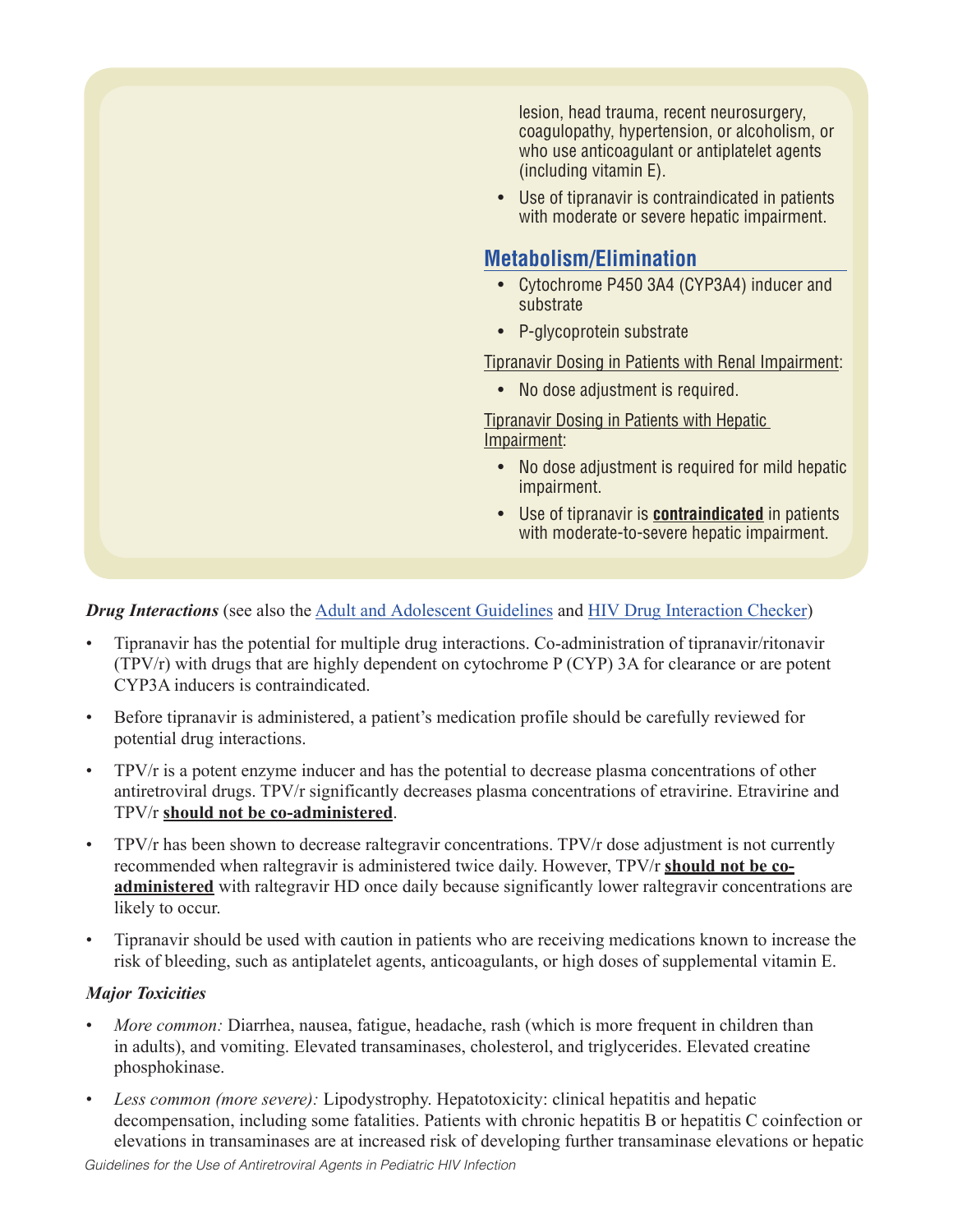decompensation (approximately 2.5-fold risk). Epistaxis, which is more common with oral solution than capsule formulation.

*Rare:* New-onset diabetes mellitus, hyperglycemia, ketoacidosis, exacerbation of preexisting diabetes mellitus, spontaneous bleeding in hemophiliacs. Increased risk of intracranial hemorrhage. Tipranavir should be used with caution in patients who may be at risk of increased bleeding from trauma, surgery, or other medical conditions.

## *Resistance*

The International Antiviral Society-USA (IAS-USA) maintains a list of updated resistance mutations and the Stanford University HIV Drug Resistance Database offers a discussion of each mutation.

# *Pediatric Use*

### *Approval and General Considerations*

Tipranavir is approved for use in children aged as young as 2 years and is available in a liquid formulation. Its indication is limited to those patients who are treatment-experienced and who have HIV strains that are resistant to more than one protease inhibitor (PI).<sup>1</sup> Tipranavir imposes a high pill burden on patients taking tipranavir capsules and requires a higher dose of boosting ritonavir than the doses used with other PIs. This increased dose of ritonavir is associated with a greater potential for drug interactions and increased toxicity. In addition, tipranavir is associated with serious adverse events (AEs) that limit its use to patients with few treatment options.

# *Efficacy*

The Food and Drug Administration's approval of tipranavir was based on a multicenter, pediatric study of the safety, efficacy, and pharmacokinetics (PKs) of TPV/r in children with HIV (PACTG 1051/BI-1182.14).<sup>2</sup> This study enrolled 110 treatment-experienced children (with the exception of three treatment-naive patients) aged 2 years to 18 years (with a median age of 11.7 years). Patients were randomized to receive two different dosing regimens. The higher dose of TPV/r (375 mg/150 mg/m<sup>2</sup> body surface area [BSA] twice daily) plus optimized background therapy was associated with better virologic responses at 48 weeks, particularly in the older, more heavily pretreated patients, when compared to the lower dose that was studied. A follow-up study of PACTG 1051 participants evaluated the long-term safety, efficacy, and tolerability of TPV/r in pediatric patients.<sup>3</sup> At Week 288, most children were no longer receiving TPV/r. Reasons for discontinuation included AEs, virologic failure, and nonadherence. The youngest patients who were stable at Week 48 were more likely to still be on treatment after 5 years with continued efficacy.<sup>3</sup>

### *Pharmacokinetics*

PK evaluation of the liquid formulation at steady state in children was assessed.<sup>4</sup> In children aged 2 to  $\le$ 12 years, a dose of TPV/r 290 mg/115 mg/m<sup>2</sup> BSA achieved tipranavir trough concentrations that were consistent with those achieved in adults receiving standard TPV/r 500 mg/200 mg dosing. However, children aged 12 to 18 years required a higher dose (375 mg/150 mg/m<sup>2</sup> BSA, 30% higher than the directly scaled adult dose) to achieve drug exposure similar to that seen in adults receiving the standard TPV/r dose. Based on available data, a dose of TPV/r 375 mg/150 mg/m<sup>2</sup> BSA twice daily is recommended.

### *Toxicity*

AEs were similar between treatment groups in the multicenter, pediatric study. <sup>2</sup> Twenty-five percent of children experienced a drug-related serious AE, and 9% of patients discontinued study drugs because of AEs. The most common AEs were gastrointestinal disturbances: 37% of participants had vomiting and 24% had diarrhea. The most common Grade 3 through 4 laboratory abnormalities were increases in the levels of creatine phosphokinase (11% of participants), alanine aminotransferase (6.5% of participants), and amylase (7.5% of participants). In the long-term follow-up report for PACTG 1051, incidence of AEs defined as drugrelated was 55% to 65% regardless of age at entry, with higher discontinuation rates due to AEs in the older age groups.<sup>3</sup>